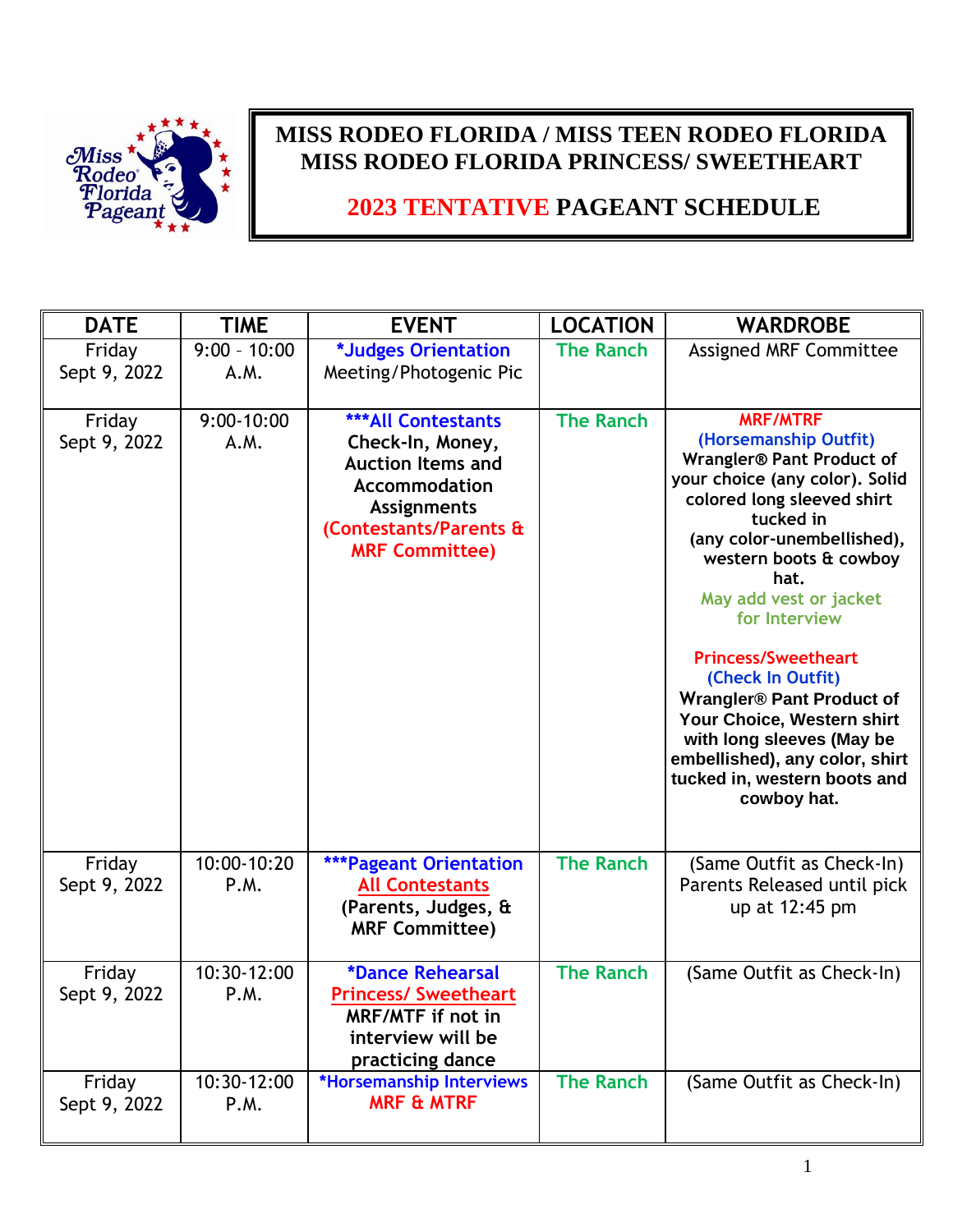| Friday       | 12:30-1:00    | *Lunch                             | <b>The Ranch</b> | (Same Outfit as Check-In)                                   |
|--------------|---------------|------------------------------------|------------------|-------------------------------------------------------------|
| Sept 9, 2022 | P.M.          | <b>All Contestants</b>             |                  | <b>Publix Subs</b>                                          |
|              |               | with Judges                        |                  |                                                             |
| Friday       | $1:00-1:15$   | <b>*Break</b>                      | <b>The Ranch</b> | (Same Outfit as Check-In)                                   |
| Sept 9, 2022 | P.M.          | <b>MRF/MTRF</b>                    |                  |                                                             |
|              |               | Prepare for                        |                  |                                                             |
|              |               | Horsemanship                       |                  |                                                             |
|              |               | <b>PRINCESS/SWEETHEART</b>         |                  |                                                             |
|              |               |                                    |                  |                                                             |
|              | $1:15-1:30$   | Parent Pick up<br>Leave to head to | <b>The Ranch</b> |                                                             |
| Friday       |               |                                    |                  | (Same Outfit as Check-In)                                   |
| Sept 9, 2022 | P.M.          | <b>McCormick Research</b>          |                  | A committee member will                                     |
|              |               | Institute                          |                  | drive MRF/MTRF                                              |
|              |               |                                    |                  | contestants to                                              |
|              |               | <b>Princess/Sweetheart</b>         |                  | horsemanship                                                |
|              |               | Parents pick up                    |                  |                                                             |
|              |               |                                    |                  |                                                             |
| Friday       | $1:30-2:00$   | ***Horsemanship                    | <b>McCormick</b> | Please assign a parent or                                   |
| Sept 9, 2022 | P.M.          | <b>Warm Up</b>                     | <b>Research</b>  | representative to be on site<br>and have your horse saddled |
|              |               | <b>MRF/MTRF</b>                    | <b>Institute</b> | and ready before you arrive                                 |
|              |               |                                    |                  |                                                             |
| Friday       | $2:00-4:00$   | ***Horsemanship                    | <b>McCormick</b> | (Same Outfit as Check-In)                                   |
| Sept 9, 2022 | P.M.          | <b>Competition</b>                 | <b>Research</b>  |                                                             |
|              |               | <b>MRF/MTRF</b>                    | <b>Institute</b> |                                                             |
|              |               | <b>Welcome but</b>                 |                  |                                                             |
|              |               | <b>Not Mandatory</b>               |                  |                                                             |
|              |               | <b>Princess/Sweetheart</b>         |                  |                                                             |
| Friday       | 4:00-4:20     | <b>Drive back to The Ranch</b>     | <b>McCormick</b> | (Same Outfit as Check-In)                                   |
| Sept 9, 2022 | P.M.          |                                    | <b>Research</b>  | <b>MRF Committee member</b>                                 |
|              |               |                                    | <b>Institute</b> | will drive MRF/MTRF                                         |
|              |               |                                    |                  | <b>Parents drive</b>                                        |
|              |               |                                    |                  | <b>Princess/Sweetheart</b>                                  |
| Friday       | 4:20-6:00     | *Dance and Modeling                | <b>The Ranch</b> | <b>Princess/Sweetheart arrive</b>                           |
| Sept 9, 2022 | P.M.          | <b>Practice</b>                    |                  | at The Ranch at 4:20 P.M                                    |
|              |               | <b>All Contestants</b>             |                  |                                                             |
|              |               |                                    |                  |                                                             |
| Friday       | $6:00 - 6:30$ | *Dinner                            | <b>The Ranch</b> | <b>Pizza Party Dinner</b>                                   |
| Sept 9, 2022 | P.M.          | <b>All Contestants</b>             |                  |                                                             |
|              |               | (Designated MRF                    |                  |                                                             |
|              |               | Committee)                         |                  |                                                             |
| Friday       | 6:30 P.M.     | <b>***Parent Pick Up</b>           | <b>The Ranch</b> | <b>MTRF/Princess/Sweetheart</b>                             |
| Sept 9, 2022 |               | <b>MTRF/Princess/</b>              |                  | Parent pick up at 6:30 P.M                                  |
|              |               | <b>Sweetheart</b>                  |                  |                                                             |
|              |               |                                    |                  |                                                             |
| Friday       | $5:00-8:00$   | *Judges Dinner Out                 | <b>TBA</b>       | (Designated MRF                                             |
| Sept 9, 2022 | P.M.          |                                    |                  | Committee)                                                  |
|              |               |                                    |                  |                                                             |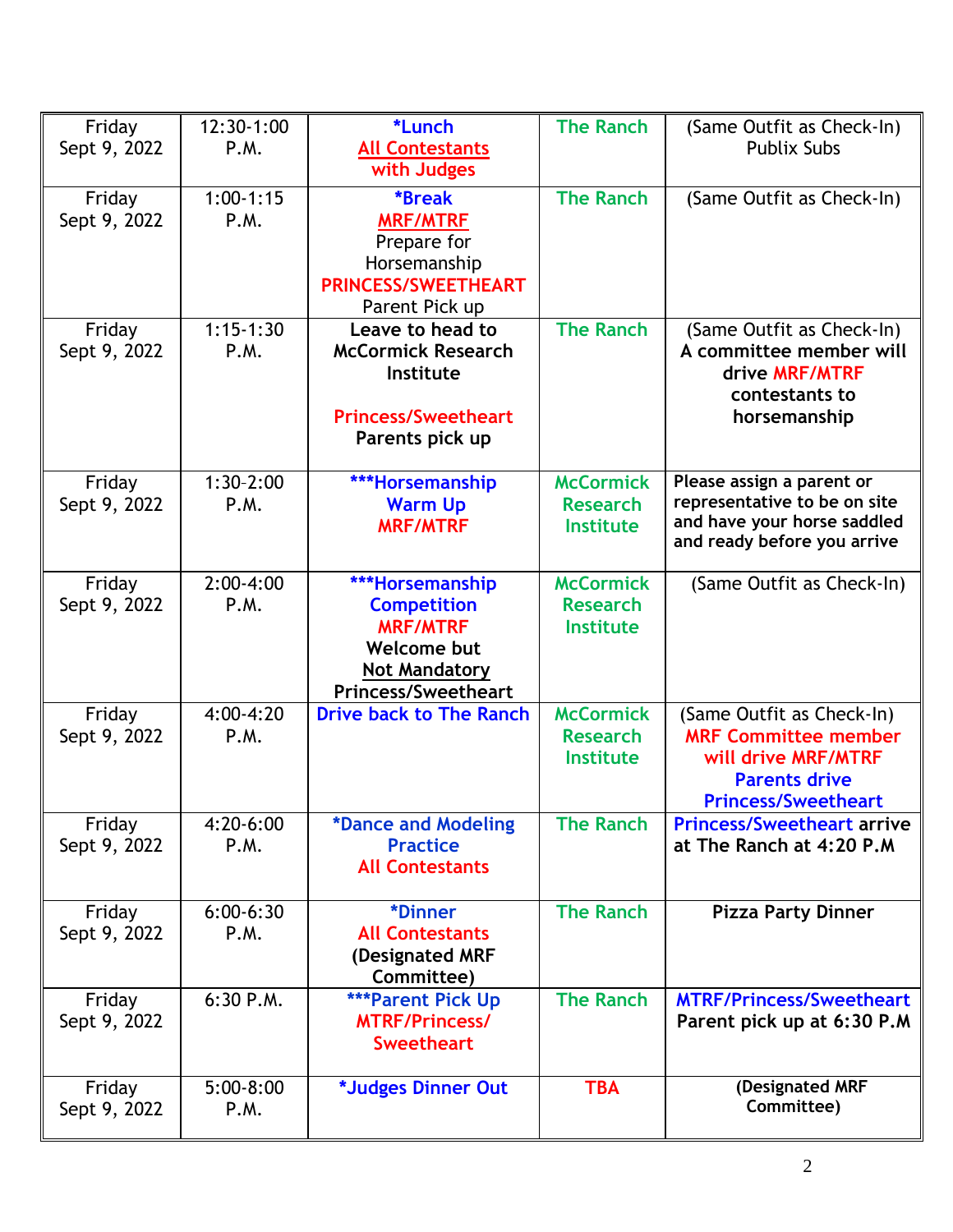| Saturday      | $7:00 - 7:20$ | <i><b>*Breakfast</b></i>     | <b>Holiday Inn</b> | <b>MRF</b>                      |
|---------------|---------------|------------------------------|--------------------|---------------------------------|
| Sept 10, 2022 | A.M.          | <b>MRF Contestants Only</b>  |                    | <b>Wrangler Pant Product of</b> |
|               |               | (Chaperones &                |                    | your choice, Western Shirt      |
|               |               | <b>Designated MRF</b>        |                    | with Long Sleeves (May be       |
|               |               | Committee)                   |                    | Embellished), any color,        |
|               |               |                              |                    | shirt tucked in, Western        |
|               |               |                              |                    | <b>Boots and Cowboy Hat.</b>    |
|               |               |                              |                    |                                 |
|               |               |                              |                    | <b>Vests or Jackets may be</b>  |
|               |               |                              |                    | added                           |
| Saturday      | 8:00 A.M.     | *Arrive for Personal         | <b>The Ranch</b>   | <b>All Contestants</b>          |
| Sept 10, 2022 |               | <b>Interviews</b>            |                    | <b>Wrangler Pant Product of</b> |
|               |               | <b>All Contestants</b>       |                    | your choice, Western Shirt      |
|               |               |                              |                    | with Long Sleeves (May be       |
|               |               |                              |                    | Embellished), any color,        |
|               |               |                              |                    | shirt tucked in, Western        |
|               |               |                              |                    | <b>Boots and Cowboy Hat.</b>    |
|               |               |                              |                    |                                 |
|               |               |                              |                    | Vests or Jackets may be added   |
| Saturday      | $8:15-12:15$  | <b>*Personal Interviews</b>  | <b>The Ranch</b>   | (Same Outfit)                   |
| Sept 10, 2022 | A.M.          | <b>2 Current Event</b>       |                    |                                 |
|               |               | <b>Questions</b>             |                    |                                 |
|               |               | <b>All Contestants</b>       |                    |                                 |
|               |               | <b>Starting with</b>         |                    |                                 |
|               |               | <b>Sweetheart/Princess</b>   |                    |                                 |
|               |               |                              |                    |                                 |
| Saturday      | $8:15-9:15$   | *Written Test                | <b>The Ranch</b>   | (Same Outfit)                   |
| Sept 10, 2022 | A.M.          | <b>MRF/MTRF</b>              |                    |                                 |
|               |               |                              |                    |                                 |
| Saturday      |               | *Lunch                       | <b>The Ranch</b>   | (Same Outfit)                   |
| Sept 10, 2022 | 12:15-12:45   | <b>All Contestants</b>       |                    |                                 |
|               | P.M.          | (Judges & Designated         |                    |                                 |
|               |               | Committee)                   |                    |                                 |
| Saturday      | 12:45-2:00    | *Dance Practice and          | <b>The Ranch</b>   | (Same Outfit)                   |
| Sept 10, 2022 | P.M.          | <b>Modeling</b>              |                    |                                 |
|               |               | <b>All Contestants</b>       |                    |                                 |
|               |               |                              |                    |                                 |
| Saturday      | 2:00 P.M.     | <b>Parent Pick Up</b>        |                    | <b>Committee will Drive MRF</b> |
| Sept 10, 2022 |               | Sweetheart/Princess/         |                    |                                 |
|               |               | <b>MTRF</b>                  |                    |                                 |
| Saturday      | $2:00-5:00$   | <b>Get Ready for Fashion</b> | <b>Hilton Inn</b>  | <b>All Contestants</b>          |
| Sept 10, 2022 | P.M.          | <b>Show</b>                  |                    | <b>Fashion Forward Western</b>  |
|               |               | <b>All Contestants</b>       |                    | Outfit. May be Knee/Tea/Floor   |
|               |               |                              |                    | length Skirt/Dress, Western     |
|               |               |                              |                    | <b>Boots and Cowboy Hat</b>     |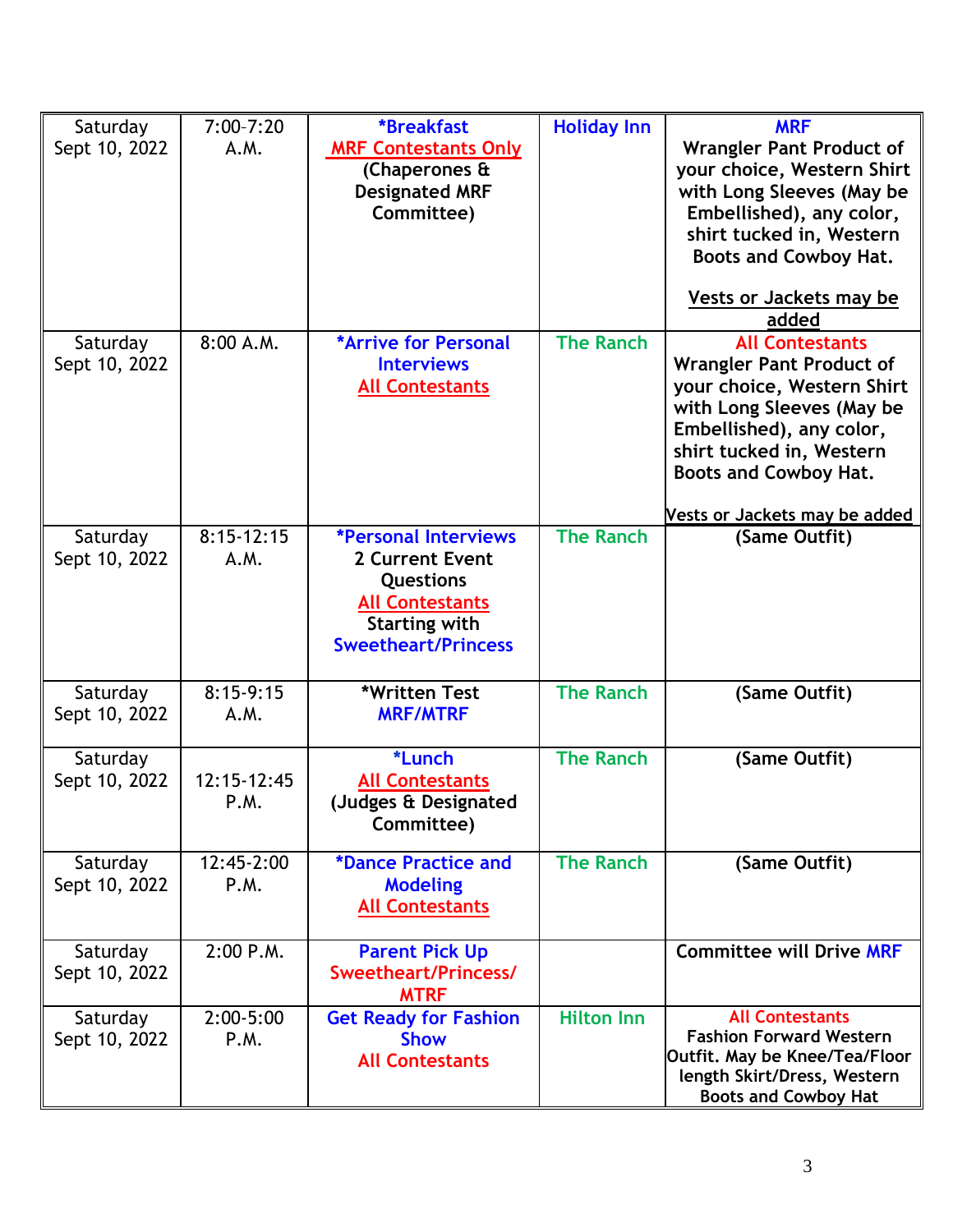| Saturday<br>Sept 10, 2022 | $5:00-5:30$<br><b>P.M.</b> | <b>Dolly's Dazzling</b><br><b>Fashion Show</b><br><b>*Final Dance Rehearsal</b><br><b>All Contestants</b><br>(Chaperones &<br>Designated MRF<br>Committee) | <b>The Ranch</b> | Arrive in dance Shirt<br>(provided at<br><b>Orientation), Dark Wrangler</b><br><b>Blue Jeans, Western Boots</b><br>and Cowboy Hat.<br><b>Bring your Fashion</b><br><b>Forward outfit to change</b><br>into after Dance                   |
|---------------------------|----------------------------|------------------------------------------------------------------------------------------------------------------------------------------------------------|------------------|------------------------------------------------------------------------------------------------------------------------------------------------------------------------------------------------------------------------------------------|
| Saturday<br>Sept 10, 2022 | 5:30 P.M.                  | <b>Doors Open to Public</b>                                                                                                                                | <b>The Ranch</b> | <b>Dolly's Dazzling Fashion</b><br>Show<br>(Dance Outfit)                                                                                                                                                                                |
| Saturday<br>Sept 10, 2022 | $6:00-9:00$<br>P.M.        | <b>**Dolly's Dazzling</b><br><b>Fashion Show</b><br><b>All Contestants</b><br>(Dance, Modeling, All -<br>2 Rodeo Questions, Live<br>& Silent Auction)      | <b>The Ranch</b> | (Dance Outfit)<br><b>Change into Fashion</b><br><b>Forward Outfit after Dance</b><br><b>All Contestants</b><br><b>Western Fashion Forward</b><br>Outfit. May be<br>Knee/Tea/Floor length<br>Skirt/Dress, Western boots<br>and Cowboy Hat |
| Saturday<br>Sept 10, 2022 | 9:00 P.M.                  | <b>Dolly's Dazzling</b><br><b>End of Dinner</b>                                                                                                            | <b>The Ranch</b> | <b>Committee members will</b><br>release Contestants to<br><b>Parents</b><br><b>MTRF/Princess/</b><br><b>Sweetheart Contestants</b>                                                                                                      |
| Sunday<br>Sept 11, 2022   | 8:30 A.M.                  | <b>*Arrive for Coronation</b><br><b>All Contestants</b>                                                                                                    | <b>The Ranch</b> | <b>All Contestants</b><br><b>Blingy Arena / Western Long</b><br>Sleeve Shirt, Vest and/or<br>Jacket Combo. Cowboy Hat<br>and Western Boots.<br>(Bring your Fashion Dress<br>Outfit to change into for<br><b>Award Ceremony)</b>          |